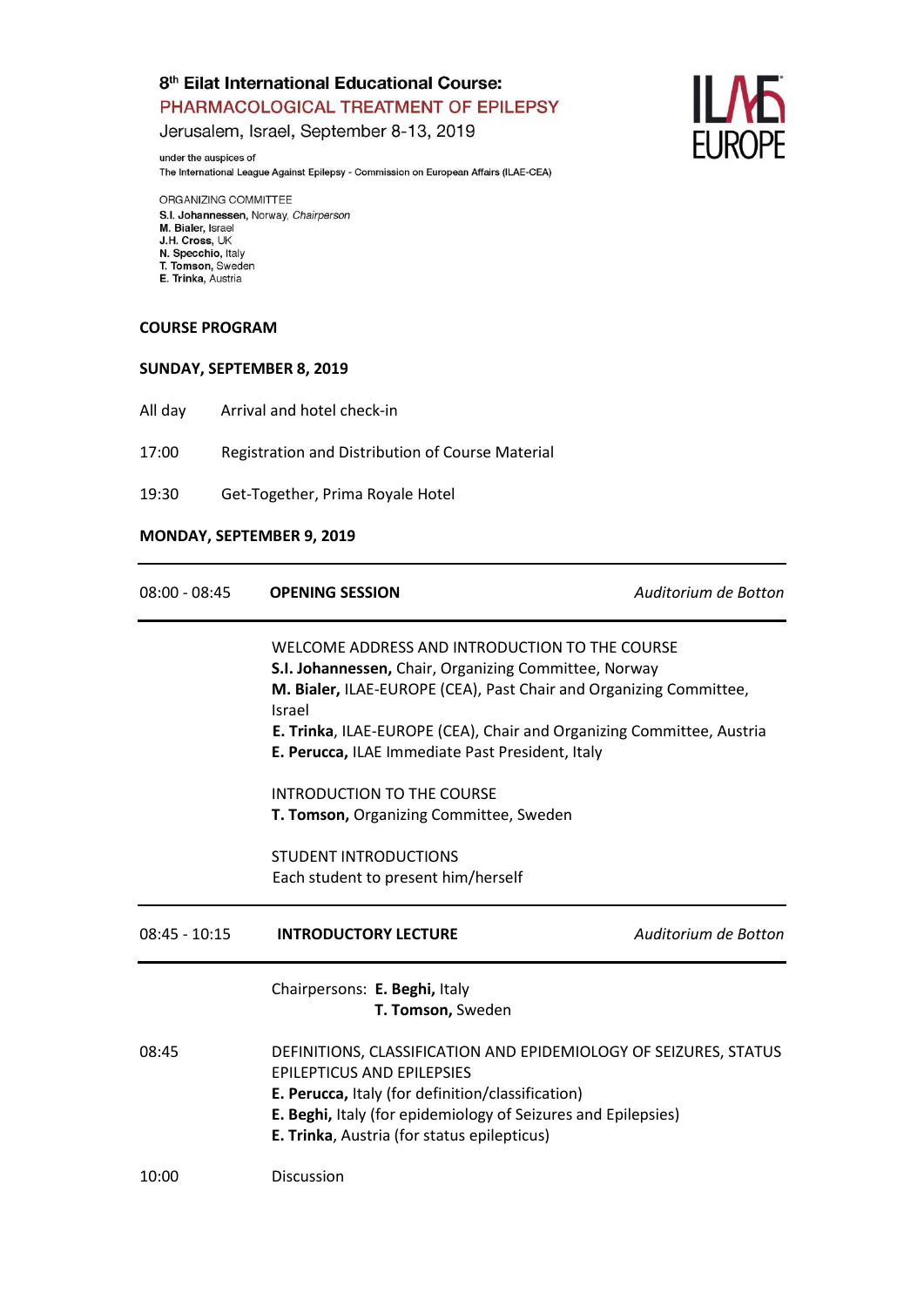Jerusalem, Israel, September 8-13, 2019

under the auspices of The International League Against Epilepsy - Commission on European Affairs (ILAE-CEA)

ORGANIZING COMMITTEE S.I. Johannessen, Norway, Chairperson M. Bialer, Israel<br>J.H. Cross, UK N. Specchio, Italy T. Tomson, Sweden E. Trinka, Austria

## **MONDAY, SEPTEMBER 9, 2019 (continued)**

| $10:15 - 12:30$ | Session I:<br>THE PHARMACOLOGY OF AEDs                                                                          | Auditorium de Botton |
|-----------------|-----------------------------------------------------------------------------------------------------------------|----------------------|
|                 | Chairpersons: E. Perucca, Italy<br>M. Bialer, Israel                                                            |                      |
| 10:15           | ANTISEIZURE MEDICINES: MECHANISMS OF ACTION AND RATIONAL<br><b>POLYPHARMACY</b><br>H.S. White, USA              |                      |
| 11:00           | Discussion                                                                                                      |                      |
| 11:15           | Coffee Break                                                                                                    |                      |
| 11:45           | EXPERIMENTAL MODELS FOR THE DISCOVERY AND TESTING OF NEW<br><b>AEDs</b><br>H.S. White, USA                      |                      |
| 12:15           | Discussion                                                                                                      |                      |
| $12:30 - 16:00$ | Session II:<br><b>PHARMACOKINETICS AND</b><br>THERAPEUTIC DRUG MONITORING                                       | Auditorium de Botton |
|                 | Chairpersons: C. Johannessen Landmark, Norway<br>H.S. White, USA                                                |                      |
| 12:30           | BASIC PRINCIPLES OF PHARMACOKINETICS, WITH CLINICAL EXAMPLES<br>M. Bialer, Israel                               |                      |
| 13:15           | Discussion                                                                                                      |                      |
| 13:30           | Light Lunch                                                                                                     |                      |
| 14:30           | PHARMACOKINETIC VARIABILITY OF AEDS IN SPECIAL PATIENT<br><b>POPULATIONS</b><br>C. Johannessen Landmark, Norway |                      |

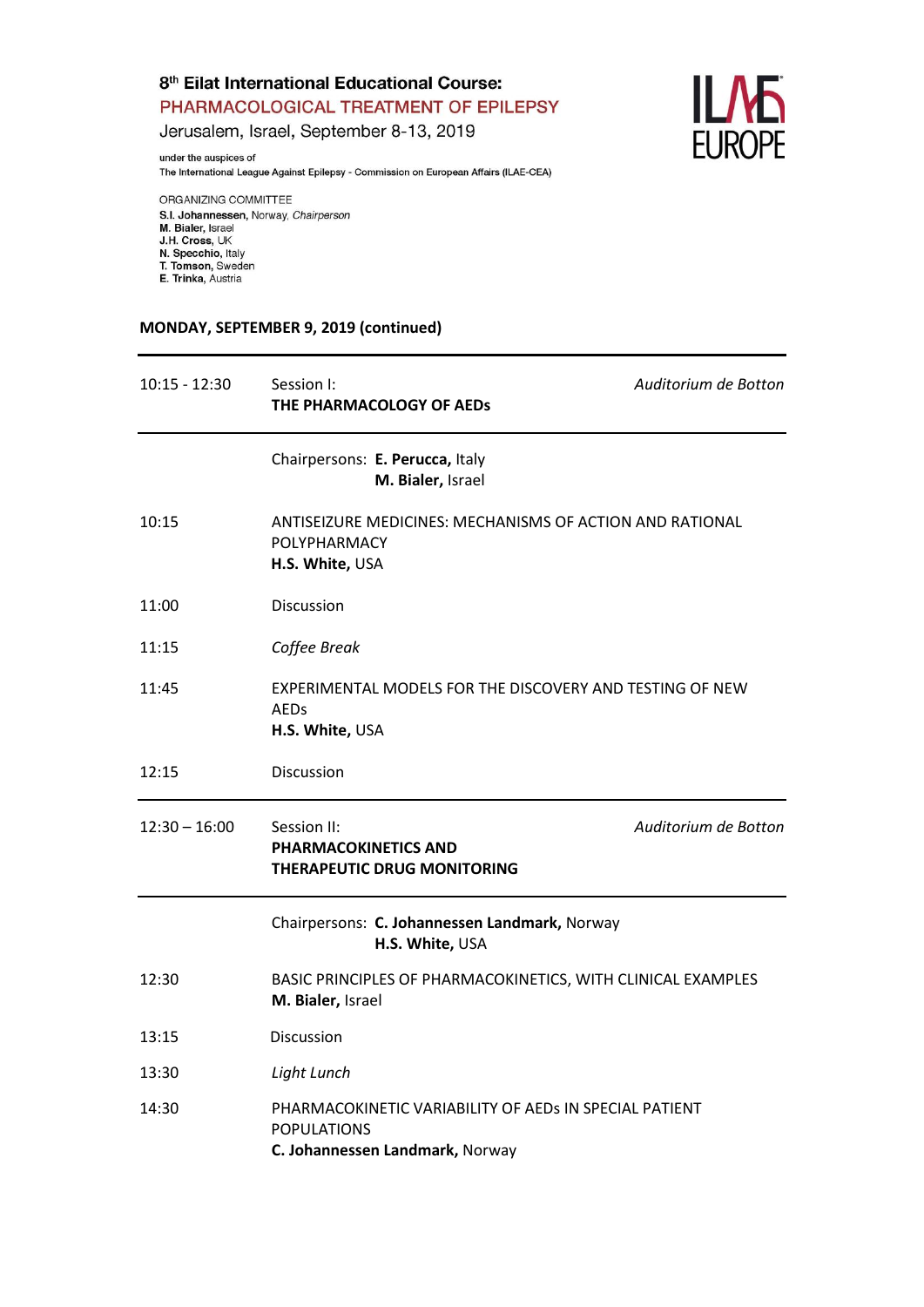Jerusalem, Israel, September 8-13, 2019

under the auspices of The International League Against Epilepsy - Commission on European Affairs (ILAE-CEA)



ORGANIZING COMMITTEE S.I. Johannessen, Norway, Chairperson M. Bialer, Israel<br>J.H. Cross, UK N. Specchio, Italy T. Tomson, Sweden E. Trinka, Austria

## **MONDAY, SEPTEMBER 9, 2019 (continued)**

| 15:00 | <b>Discussion</b>                                                      |
|-------|------------------------------------------------------------------------|
| 15:15 | THERAPEUTIC DRUG MONITORING IN AED THERAPY<br>S.I. Johannessen, Norway |
| 15:45 | Discussion                                                             |
| 16:00 | Coffee Break                                                           |

| $16:30 - 17:30$ | <b>POSTER PRESENTATIONS I – see page 23</b>         | Auditorium de Botton |
|-----------------|-----------------------------------------------------|----------------------|
|                 | 5 minutes per poster presenter                      |                      |
|                 | Chairpersons: E. Perucca, Italy and E. Beghi, Italy |                      |
|                 |                                                     |                      |

| 17:30 | EMERGING AND FUTURE THERAPIES |
|-------|-------------------------------|
|       | E. Perucca, Italy             |
|       |                               |

- 18:15 Discussion
- 19:30 *Dinner*

# **TUESDAY, SEPTEMBER 10, 2019**

| $08:00 - 09:45$ | Session III:<br><b>DRUG INTERACTIONS</b>                                                                                            | Auditorium de Botton |
|-----------------|-------------------------------------------------------------------------------------------------------------------------------------|----------------------|
|                 | Chairpersons: S. I. Johannessen, Norway<br>E. Trinka, Austria                                                                       |                      |
| 08:00           | MECHANISMS AND PREDICTIONS OF PHARMACOKINETIC INTERACTIONS<br>OF AEDS - THEORETICAL ASPECTS<br>R.H. Levy, USA and M. Bialer, Israel |                      |
| 08:45           | Discussion                                                                                                                          |                      |
| 09:00           | CLINICALLY RELEVANT DRUG INTERACTIONS, WITH EXAMPLES<br>R.H. Levy, USA and M. Bialer, Israel                                        |                      |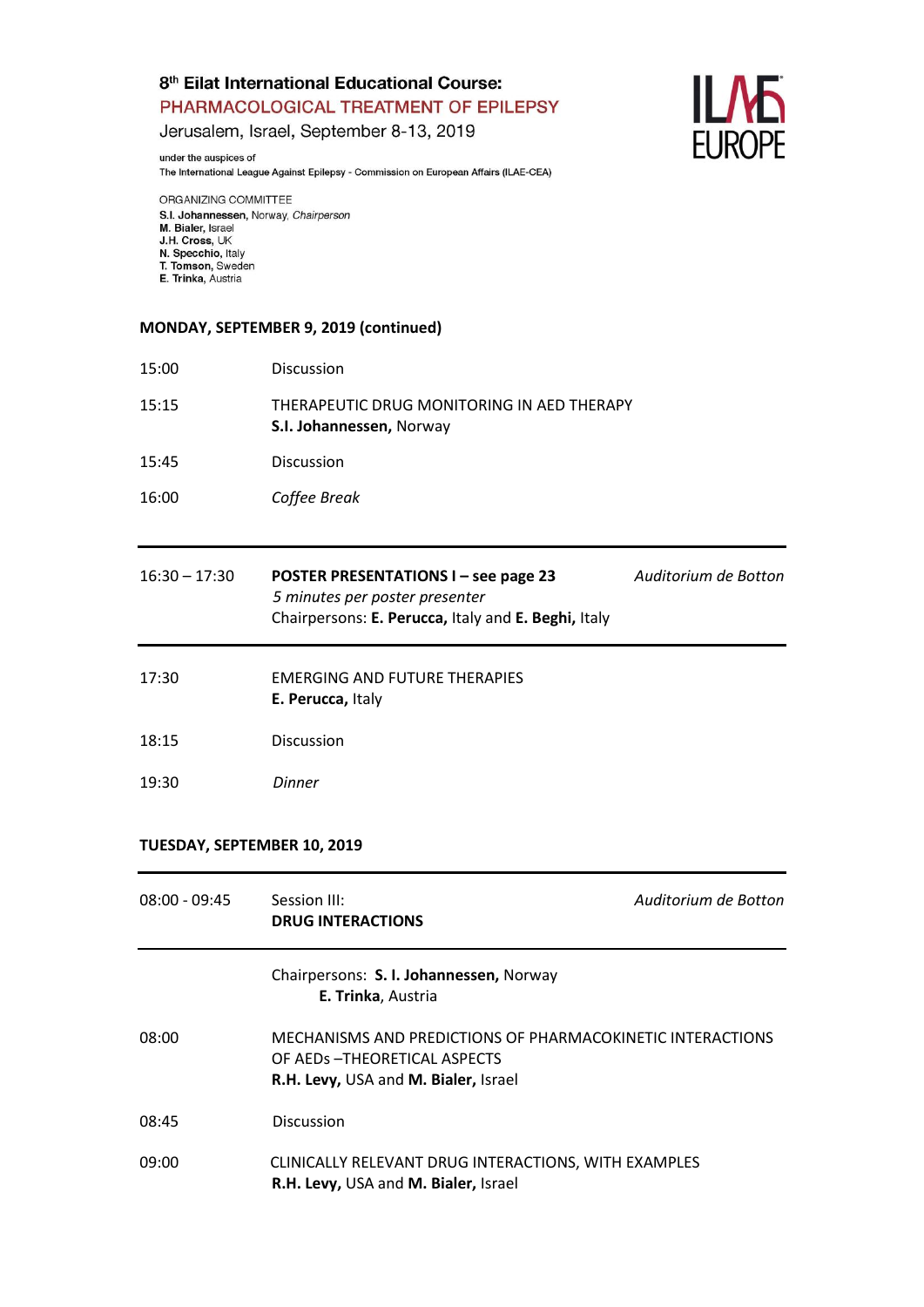Jerusalem, Israel, September 8-13, 2019

under the auspices of The International League Against Epilepsy - Commission on European Affairs (ILAE-CEA)



ORGANIZING COMMITTEE S.I. Johannessen, Norway, Chairperson M. Bialer, Israel<br>J.H. Cross, UK N. Specchio, Italy T. Tomson, Sweden E. Trinka, Austria

## **TUESDAY, SEPTEMBER 10, 2019 (Continued)**

| 09:30           | Discussion                                                                                                                            |                                       |
|-----------------|---------------------------------------------------------------------------------------------------------------------------------------|---------------------------------------|
| 09:45           | Coffee Break                                                                                                                          |                                       |
| $10:15 - 11:45$ | <b>CLINICAL CASES: CLINICAL PK</b><br>& DRUG INTERACTIONS I (in groups)                                                               | Auditorium de Botton<br>& Fostel Room |
|                 | Tutors: M. Bialer, Israel, S. I. Johannessen, Norway,<br>C. Johannessen Landmark, Norway, E. Perucca, Italy, T. Tomson, Sweden        |                                       |
| 11:45           | CONTROLLED AND UNCONTROLLED DRUG TRIALS IN EPILEPSY<br>E. Perucca, Italy                                                              |                                       |
| 12:30           | Discussion                                                                                                                            |                                       |
| 12:45           | Light Lunch                                                                                                                           |                                       |
| $13:45 - 14:45$ | <b>POSTER PRESENTATIONS II - see page 24</b><br>5 minutes per poster presenter<br>Chairpersons: E. Trinka, Austria and J.H. Cross, UK | Auditorium de Botton                  |
|                 |                                                                                                                                       |                                       |
| 14:45 - 16:00   | <b>CLINICAL CASES: CLINICAL PK</b><br>& DRUG INTERACTIONS II (in groups)                                                              | Auditorium de Botton<br>& Fostel Room |
|                 | Tutors: M. Bialer, Israel, S. I. Johannessen, Norway,<br>C. Johannessen Landmark, Norway, E. Perucca, Italy, T. Tomson, Sweden        |                                       |
| 16:00           | Coffee Break                                                                                                                          |                                       |
|                 |                                                                                                                                       |                                       |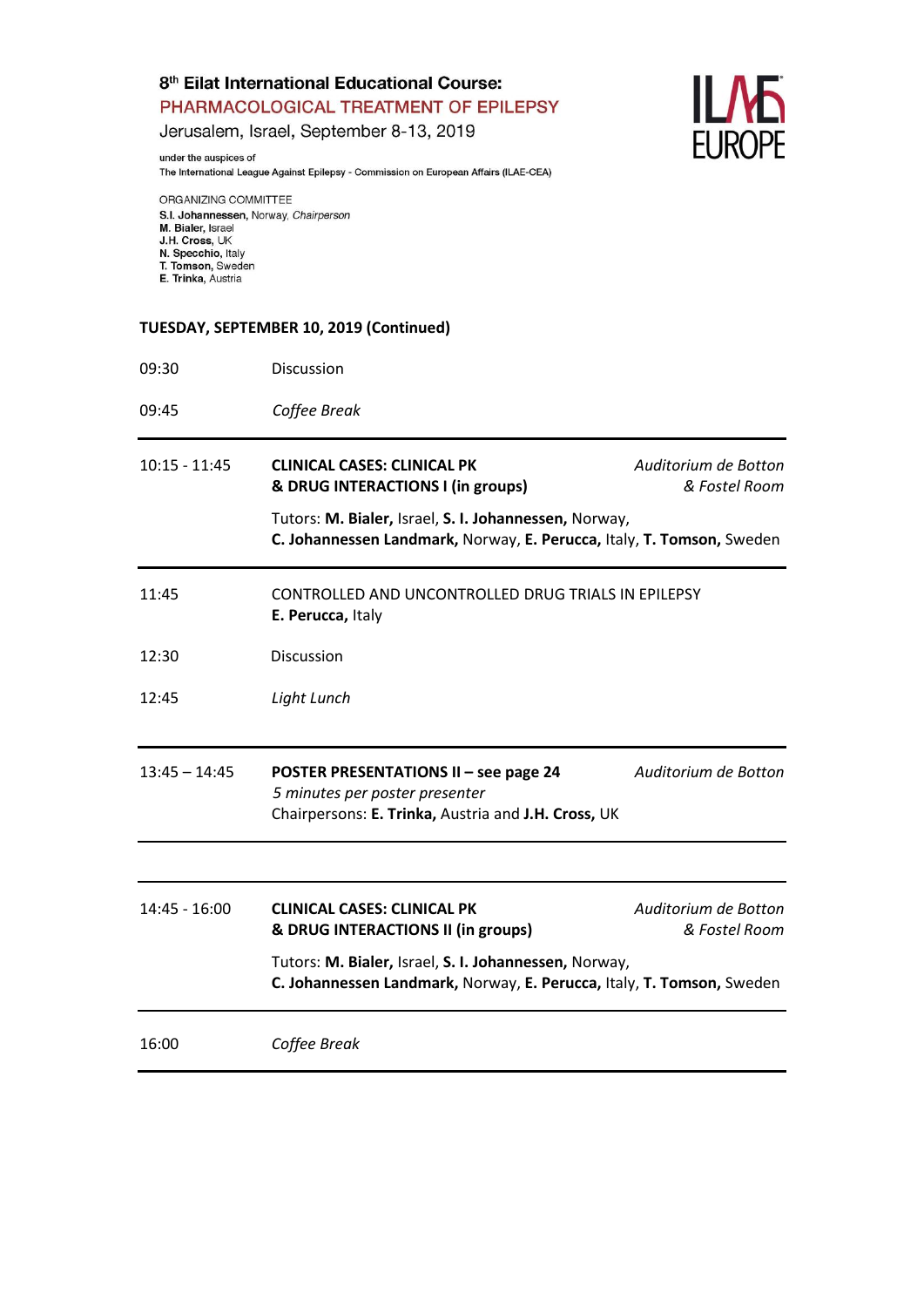Jerusalem, Israel, September 8-13, 2019

under the auspices of The International League Against Epilepsy - Commission on European Affairs (ILAE-CEA) **ILME**<br>EUROPE

ORGANIZING COMMITTEE S.I. Johannessen, Norway, Chairperson M. Bialer, Israel<br>J.H. Cross, UK N. Specchio, Italy T. Tomson, Sweden E. Trinka, Austria

## **TUESDAY, SEPTEMBER 10, 2019 (Continued)**

| $16:15 - 18:45$ | Session IV:<br><b>ASSESSING EFFICACY AND SAFETY (1)</b>                | Auditorium de Botton |
|-----------------|------------------------------------------------------------------------|----------------------|
|                 | Chairpersons: E. Perucca, Italy<br>T. Tomson, Sweden                   |                      |
| 16:15           | THERAPIES IN IMMUNE MEDIATED EPILEPSIES<br>E. Trinka, Austria          |                      |
| 17:00           | Discussion                                                             |                      |
| 17:15           | WHEN TO TREAT - AND WITH WHAT DOSAGE?<br>T. Tomson, Sweden             |                      |
| 17:45           | Discussion                                                             |                      |
| 16:00           | SELECTION OF DRUGS FOR INITIAL TREATMENT OF CHILDREN<br>J.H. Cross, UK |                      |
| 18:30           | Discussion                                                             |                      |
| 19:30           | <b>Dinner</b>                                                          |                      |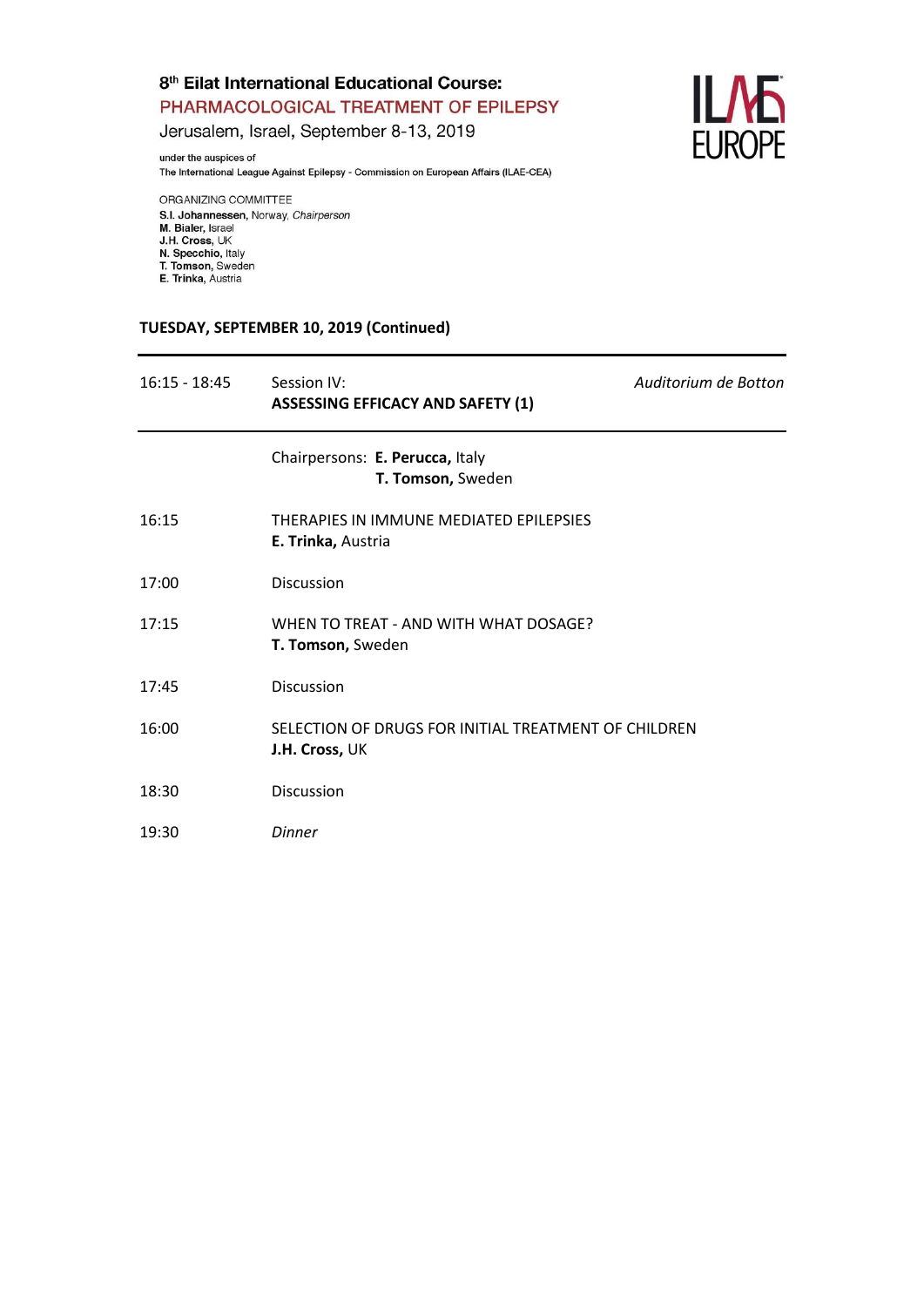**ILME**<br>EUROPE

Jerusalem, Israel, September 8-13, 2019

under the auspices of The International League Against Epilepsy - Commission on European Affairs (ILAE-CEA)

ORGANIZING COMMITTEE S.I. Johannessen, Norway, Chairperson M. Bialer, Israel<br>J.H. Cross, UK N. Specchio, Italy

T. Tomson, Sweden E. Trinka, Austria

#### WEDNESDAY, SEPTEMBER 11, 2019

| $08:00 - 12:45$ | Session V:<br><b>ASSESSING EFFICACY AND SAFETY (2)</b>                       | Auditorium de Botton |
|-----------------|------------------------------------------------------------------------------|----------------------|
|                 | Chairpersons: M. Koepp, UK<br>J.H. Cross, UK                                 |                      |
| 08:00           | THE 4 PHASES OF DRUG DEVELOPMENT AND REGULATORY AFFAIRS<br>M. Bialer, Israel |                      |
| 08:45           | Discussion                                                                   |                      |
| 09:00           | STATISTICAL PRINCIPLES APPLIED TO DESIGN AND ANALYSIS OF CLINICAL            |                      |
| <b>TRIALS</b>   | E. Beghi, Italy                                                              |                      |
| 09:30           | Discussion                                                                   |                      |
| 09:45           | Coffee break                                                                 |                      |
| 10:15           | <b>ANTIEPILEPTOGENESIS TRIALS</b><br>M. Koepp, UK                            |                      |
| 10:45           | Discussion                                                                   |                      |
| 11:00           | SPECIFICITIES OF TRIAL DESIGN FOR CHILDREN<br>J.H. Cross, UK                 |                      |
| 11:45           | Discussion                                                                   |                      |
| 12:00           | META-ANALYSIS: ADVANTAGES AND LIMITATIONS<br>E. Beghi, Italy                 |                      |
| 12:30           | Discussion                                                                   |                      |
| 12:45           | Light Lunch                                                                  |                      |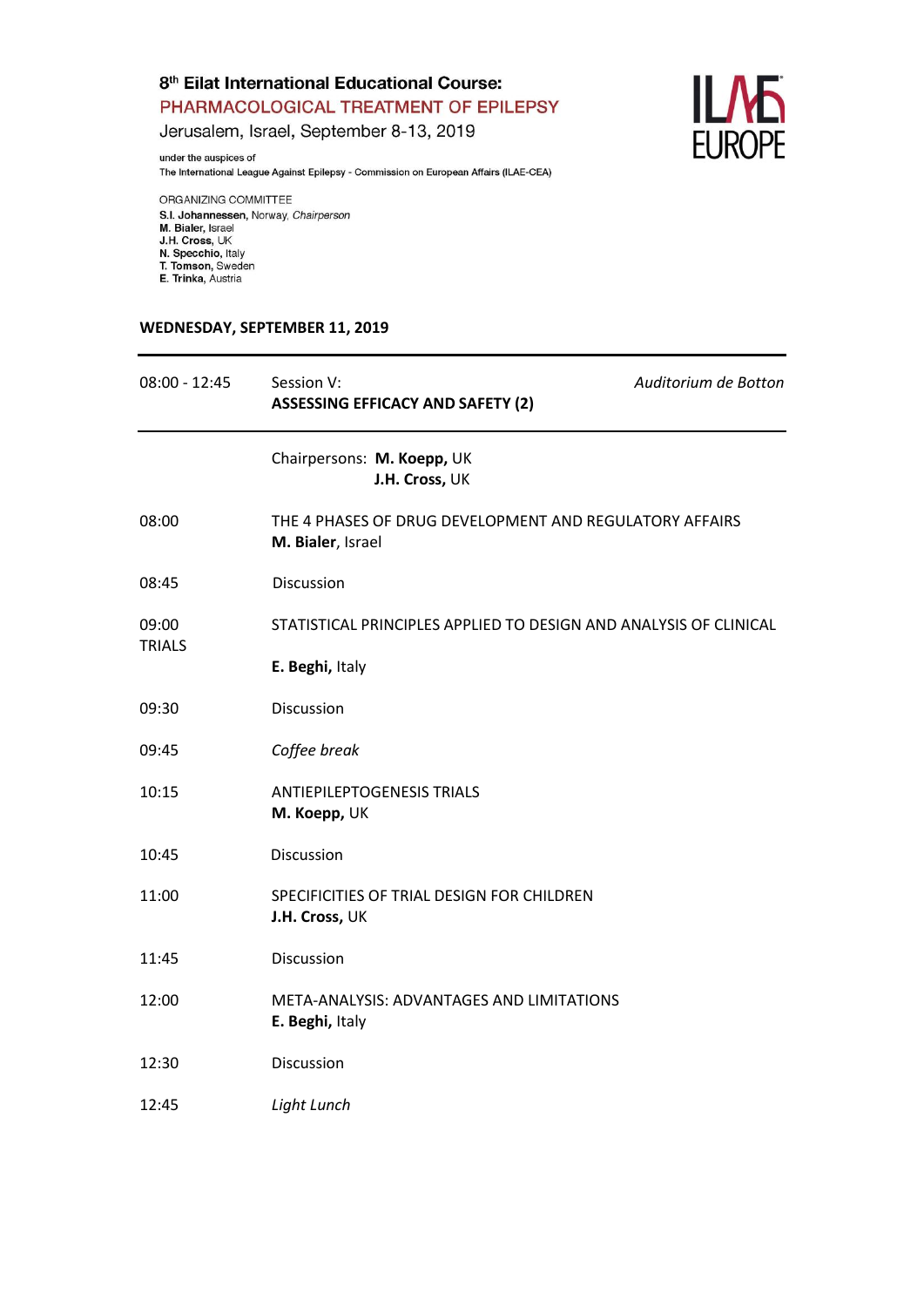Jerusalem, Israel, September 8-13, 2019

The International League Against Epilepsy - Commission on European Affairs (ILAE-CEA)



ORGANIZING COMMITTEE S.I. Johannessen, Norway, Chairperson M. Bialer, Israel<br>J.H. Cross, UK N. Specchio, Italy T. Tomson, Sweden E. Trinka, Austria

under the auspices of

## WEDNESDAY, SEPTEMBER 11, 2019 (continued)

| $13:30 - 14:30$ | <b>POSTER PRESENTATIONS III - see page 25</b><br>5 minutes per poster presenter<br>Chairpersons: H.S. White, USA and C. Johannessen Landmark, Norway | Auditorium de Botton |
|-----------------|------------------------------------------------------------------------------------------------------------------------------------------------------|----------------------|
| 15:00           | Afternoon walking tour (to depart directly after sessions)                                                                                           |                      |
| 19:30           | <b>Dinner</b>                                                                                                                                        |                      |
|                 | THURSDAY, SEPTEMBER 12, 2019                                                                                                                         |                      |
| $08:30 - 09:15$ | Session VI:<br><b>OPTIMIZING MEDICAL MANAGEMENT (1)</b>                                                                                              | Auditorium de Botton |
|                 | Chairpersons:<br>M. Koepp, UK,<br>E. Trinka, Austria                                                                                                 |                      |
| 08:30           | ADVERSE EFFECTS OF ANTIEPILEPTIC DRUGS<br>E. Trinka, Austria                                                                                         |                      |
| 09:00           | Discussion                                                                                                                                           |                      |
| $09:15 - 10:15$ | <b>POSTER PRESENTATIONS IV - see page 26</b><br>5 minutes per poster presenter<br>Chairpersons: M. Koepp, UK and S.I. Johannessen, Norway            | Auditorium de Botton |
| 10:15           | Coffee break                                                                                                                                         |                      |
| $10:45 - 12:15$ | Session VI:<br><b>OPTIMIZING MEDICAL MANAGEMENT (1) Continued</b>                                                                                    | Auditorium de Botton |
|                 | Chairpersons: H.S. White, USA<br>M. Koepp, UK                                                                                                        |                      |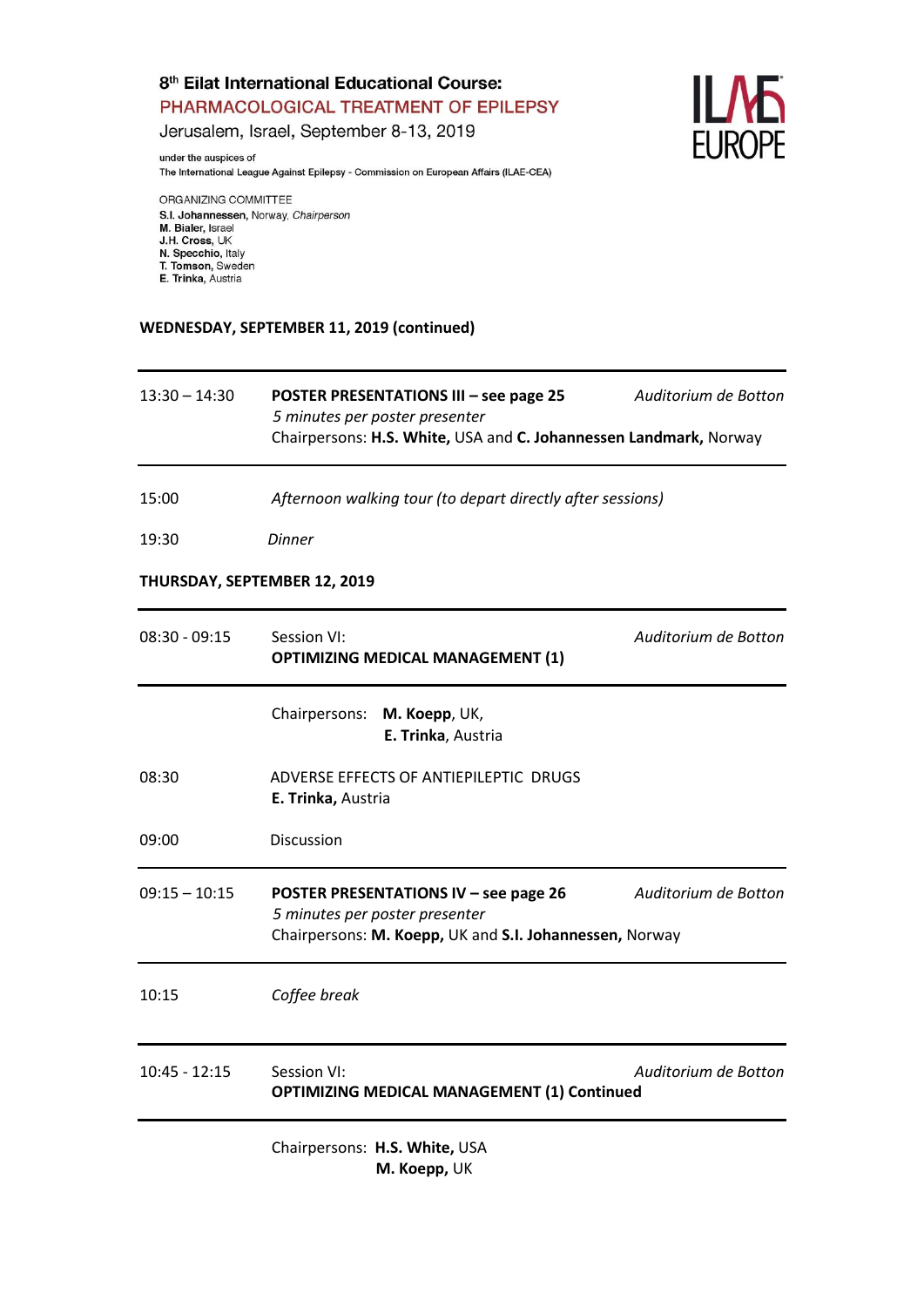Jerusalem, Israel, September 8-13, 2019

under the auspices of The International League Against Epilepsy - Commission on European Affairs (ILAE-CEA)



ORGANIZING COMMITTEE S.I. Johannessen, Norway, Chairperson M. Bialer, Israel<br>J.H. Cross, UK N. Specchio, Italy T. Tomson, Sweden E. Trinka, Austria

#### **THURSDAY, SEPTEMBER 12, 2019 (Continued)**

| 10:45         | SELECTION OF DRUGS FOR INITIAL TREATMENT OF ADULTS<br>E. Trinka, Austria     |                      |
|---------------|------------------------------------------------------------------------------|----------------------|
| 11:15         | Discussion                                                                   |                      |
| 11:30         | PREGNANCY AND BREAST-FEEDING<br>T. Tomson, Sweden                            |                      |
| 12:00         | Discussion                                                                   |                      |
| 12:15         | Light Lunch                                                                  |                      |
| 13:30 - 18:30 | Session VI:<br><b>OPTIMIZING MEDICAL MANAGEMENT (1) Continued</b>            | Auditorium de Botton |
|               | Chairpersons: F. Vigevano, Italy<br>M. Koepp, UK                             |                      |
| 13:30         | CRITICAL INTERPRETATION OF DRUG TRIALS IN EPILEPSY<br>E. Perucca, Italy      |                      |
| 14:00         | Discussion                                                                   |                      |
| 14:15         | WHAT STRATEGY WHEN THE INITIAL DRUG FAILS<br>E. Beghi, Italy                 |                      |
| 14:45         | Discussion                                                                   |                      |
| 15:00         | Coffee break                                                                 |                      |
| 15:30         | THE MEDICAL TREATMENT OF CHRONIC EPILEPSY<br>S. Shorvon, UK and M. Koepp, UK |                      |
| 16:00         | Discussion                                                                   |                      |
| 16.15         | SEVERE CHILDHOOD EPILEPSIES<br>F. Vigevano, Italy                            |                      |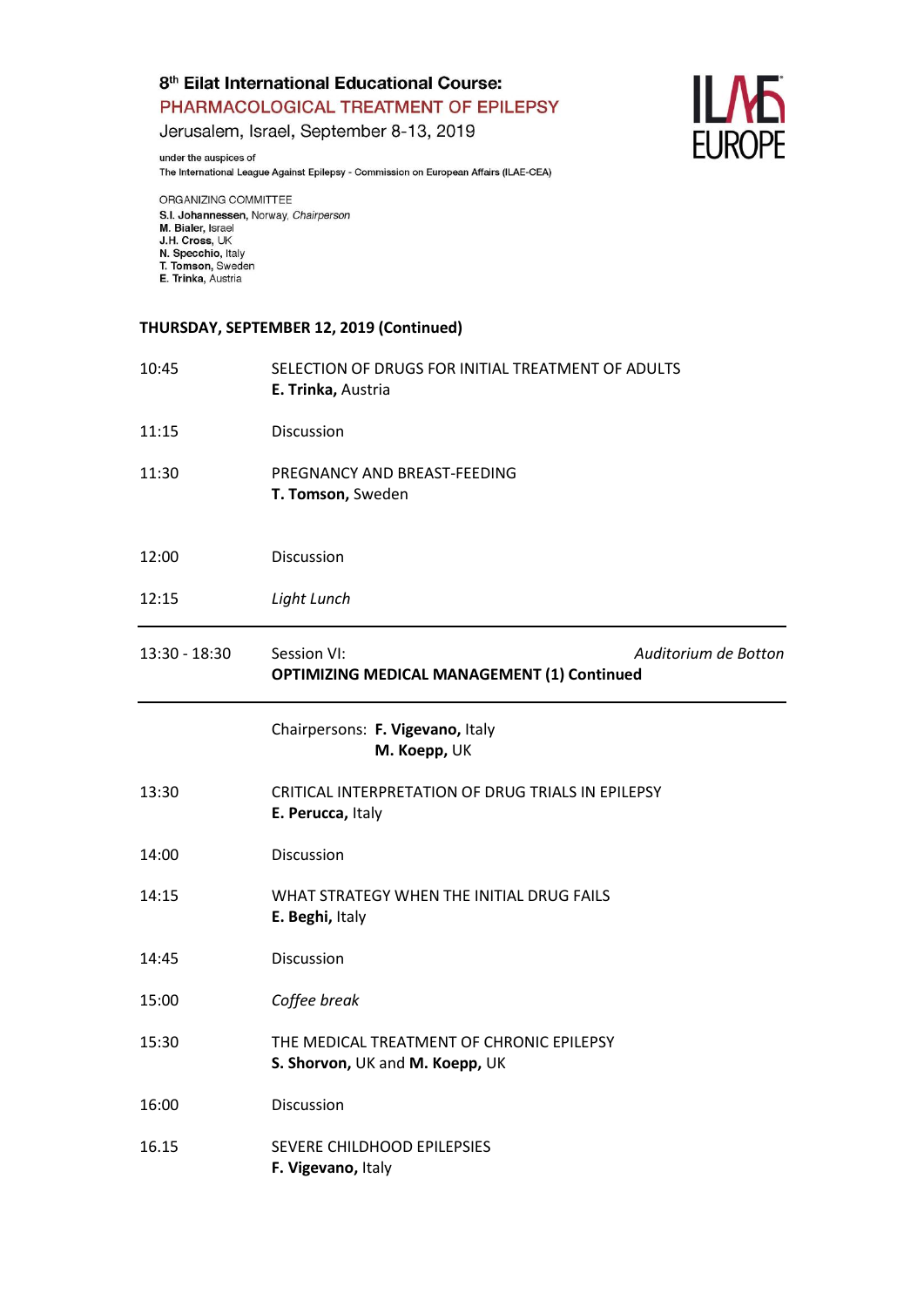Jerusalem, Israel, September 8-13, 2019

under the auspices of The International League Against Epilepsy - Commission on European Affairs (ILAE-CEA)



ORGANIZING COMMITTEE S.I. Johannessen, Norway, Chairperson M. Bialer, Israel<br>J.H. Cross, UK N. Specchio, Italy T. Tomson, Sweden E. Trinka, Austria

## **THURSDAY, SEPTEMBER 12, 2019 (Continued)**

| 16.45 | <b>Discussion</b>                                                   |
|-------|---------------------------------------------------------------------|
| 17:00 | SEIZURE AGGRAVATION BY ANTIEPILEPTIC DRUGS<br>E. Perucca, Italy     |
| 17:30 | <b>Discussion</b>                                                   |
| 17:45 | TERMINATION OF AED THERAPY IN SEIZURE FREE PATIENTS<br>M. Koepp, UK |
| 18:15 | Discussion                                                          |
| 19:30 | <b>Dinner</b>                                                       |
|       |                                                                     |

## **FRIDAY, SEPTEMBER 13, 2019**

| $08:30 - 12:45$ | Session VII:<br><b>OPTIMIZING MEDICAL MANAGEMENT (2):</b><br><b>SPECIAL SITUATIONS/SPECIAL GROUPS</b>                         | Auditorium de Botton |
|-----------------|-------------------------------------------------------------------------------------------------------------------------------|----------------------|
|                 | Chairpersons: M. Neufeld, Israel<br>F. Vigevano, Italy                                                                        |                      |
| 08:30           | PHARMACOLOGICAL TREATMENT OF STATUS EPILEPTICUS AND ACUTE<br><b>REPETITIVE SEIZURES</b><br>S. Shorvon, UK and R. Pressler, UK |                      |
| 09:00           | <b>Discussion</b>                                                                                                             |                      |
| 09:15           | DEALING WITH CRITICAL SITUATIONS IN MANAGING EPILEPSY IN<br>RESOURCE-RESTRICTED SETTINGS<br>O. Ciccone, Zambia                |                      |
| 09:45           | <b>Discussion</b>                                                                                                             |                      |
| 10:00           | Coffee break                                                                                                                  |                      |
| 10:30           | PEDIATRICS 1 - IDIOPATHIC GENERALIZED EPILEPSIES: OUTCOME AND<br>MANAGEMENT<br>F. Vigevano, Italy                             |                      |